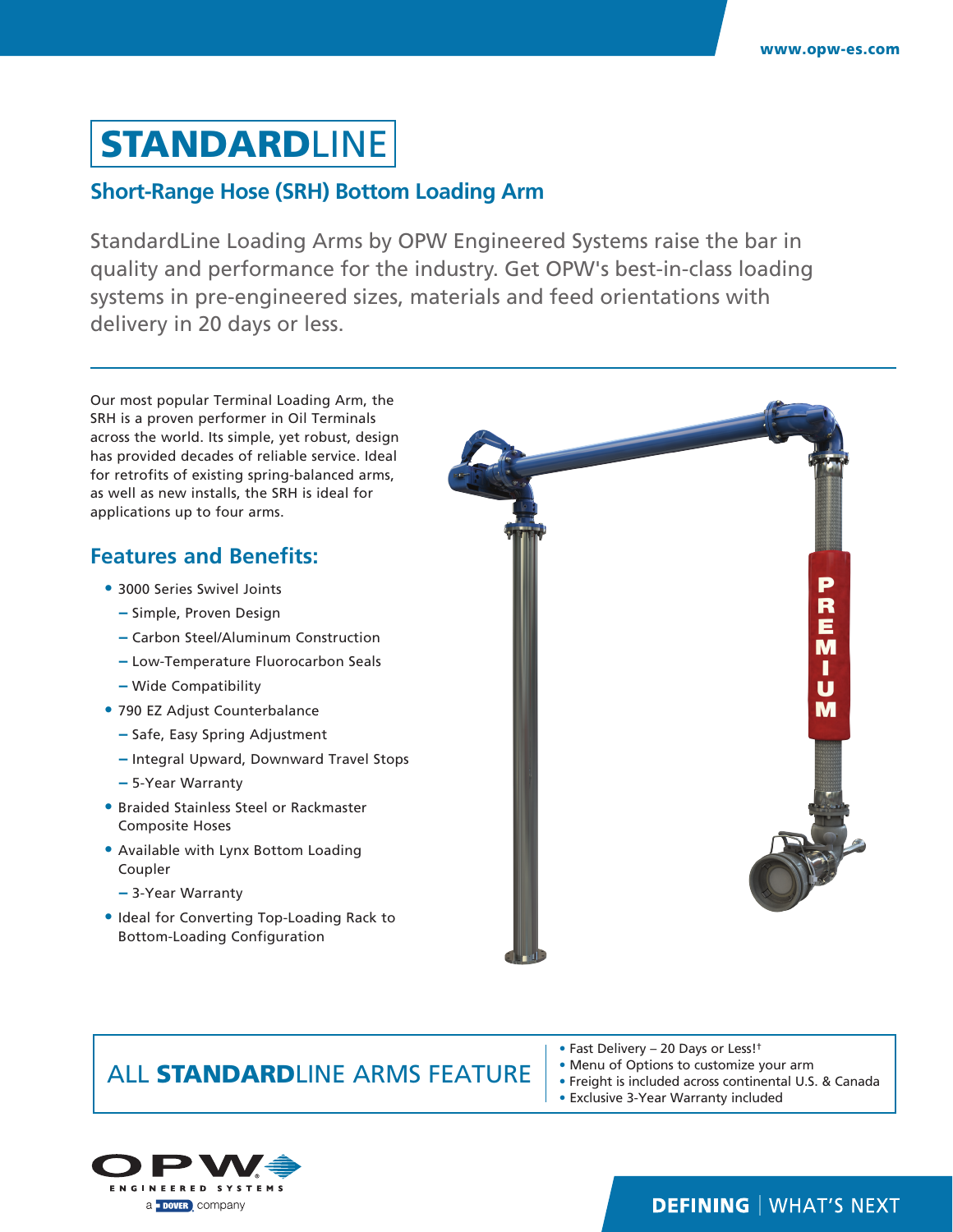

# **Short-Range Hose (SRH) Loader Dimensions\***

#### **StandardLine Terminal Configuration\*\***



\* Required to accommodate StandardLine Offering. Other options are available upon request.

- \*\* Left-hand configuration shown. Right-hand configuration would be mirror image with riser elevations going up from left to right. Contact OPW for layout assistance.
- \*\*\* Provides 72" Reach, StandardLine also available with 60" reach. Other lengths available upon request.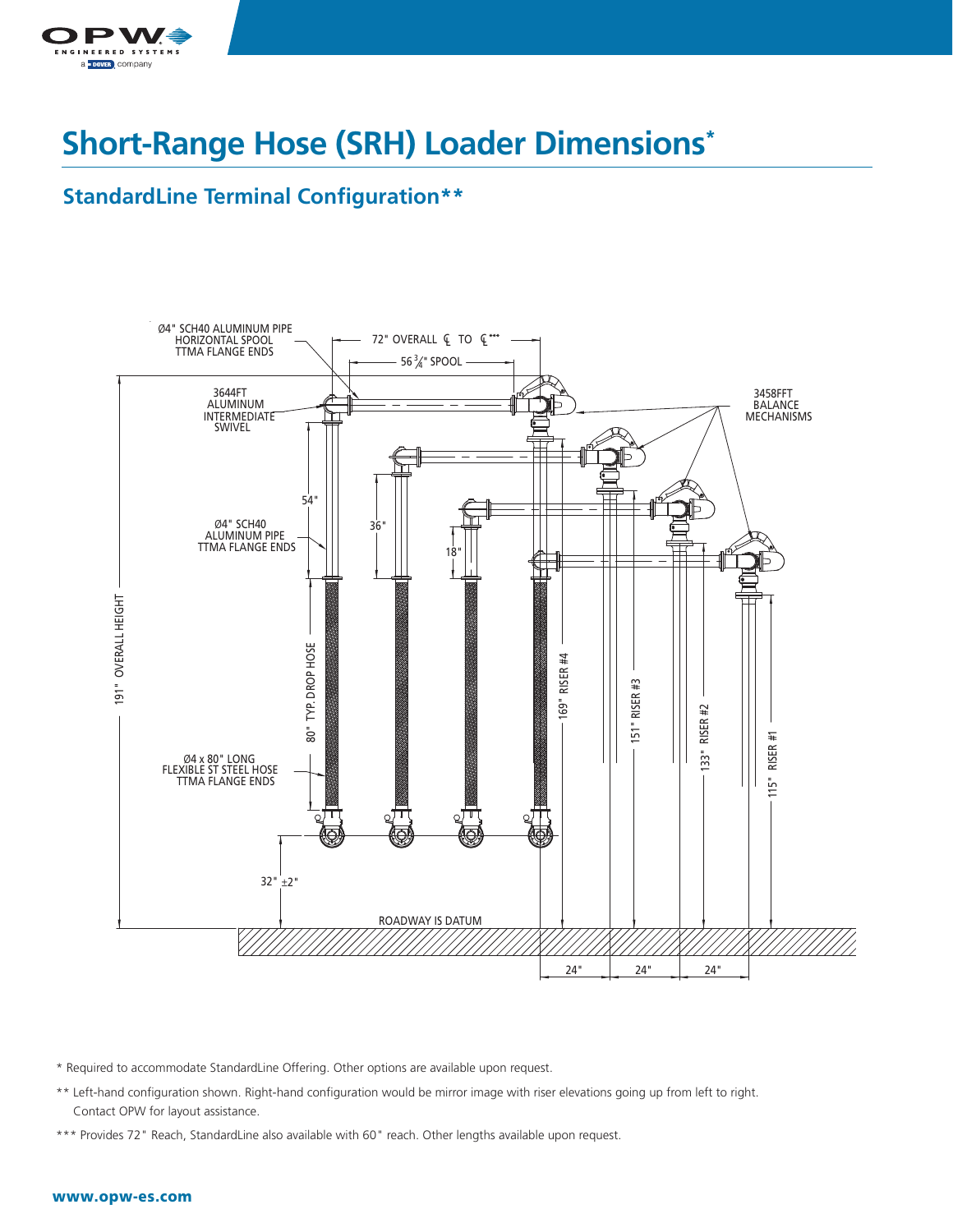## **Build Your Standard SRH Arm**

1. Fill in the corresponding code for your selections.

2. Add accessories by filling in the appropriate corresponding number for each option.



- 1 1004D3-0402
- 2 Lynx Coupler (852VG)

#### **8 Assembly, Testing & Boxing (ATB)**

- 0 No ATB
- 1 ATB Included
- 2 ATB, Export



4 5 6 7